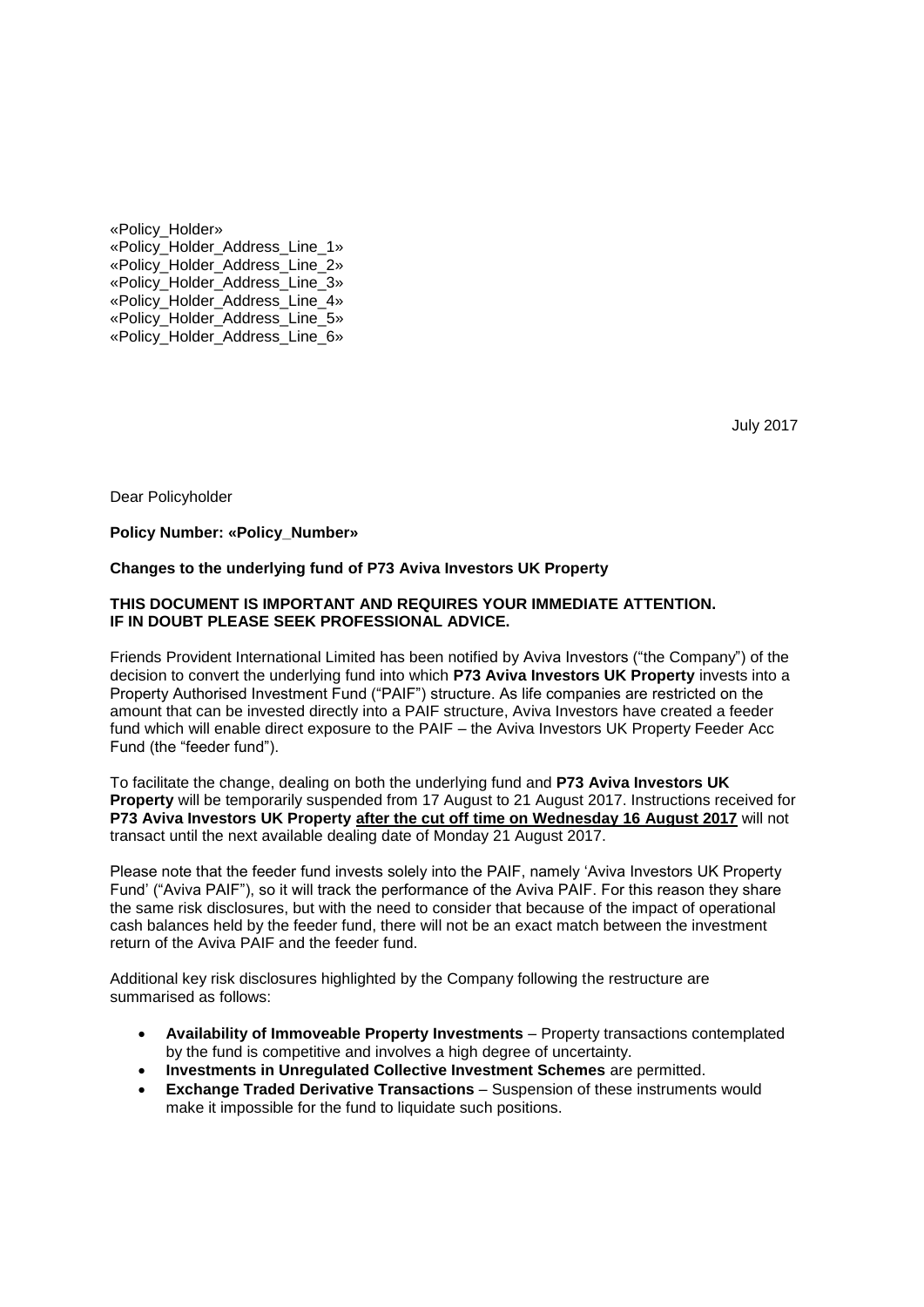- **Over the Counter Counterparty Derivatives** are permitted, and can have limited liquidity together with higher price volatility.
- **Investments in Smaller Companies** are permitted and can be less liquid than larger companies.

Full details of all the risks can be found in the underlying fund's literature however key changes are summarised in the following table and will be **effective from 18 August 2017**:

|                                                | Before 18 August 2017                                                                                                                                                                                                                                                                                                                                                                                                                                                                                                                                                                            | From 18 August 2017                                                                                                                                                                                                                                                                                                                                                                                                                                                                                      |
|------------------------------------------------|--------------------------------------------------------------------------------------------------------------------------------------------------------------------------------------------------------------------------------------------------------------------------------------------------------------------------------------------------------------------------------------------------------------------------------------------------------------------------------------------------------------------------------------------------------------------------------------------------|----------------------------------------------------------------------------------------------------------------------------------------------------------------------------------------------------------------------------------------------------------------------------------------------------------------------------------------------------------------------------------------------------------------------------------------------------------------------------------------------------------|
| <b>Fund Name</b>                               | Aviva Investors UK Property                                                                                                                                                                                                                                                                                                                                                                                                                                                                                                                                                                      | Aviva Investors UK Property<br>Feeder                                                                                                                                                                                                                                                                                                                                                                                                                                                                    |
| <b>Fund Code</b>                               | P73                                                                                                                                                                                                                                                                                                                                                                                                                                                                                                                                                                                              | P73 (unchanged)                                                                                                                                                                                                                                                                                                                                                                                                                                                                                          |
| <b>Underlying Fund Name</b>                    | Aviva Investors Property Trust<br>Class 1 Acc                                                                                                                                                                                                                                                                                                                                                                                                                                                                                                                                                    | Aviva Investors UK Property<br>Feeder Acc Fund Class 1                                                                                                                                                                                                                                                                                                                                                                                                                                                   |
| <b>Currency</b>                                | <b>GBP</b>                                                                                                                                                                                                                                                                                                                                                                                                                                                                                                                                                                                       | GBP (unchanged)                                                                                                                                                                                                                                                                                                                                                                                                                                                                                          |
| Investment objective of the<br>underlying fund | The Fund aims to grow your<br>investment and provide a level<br>of income. The Fund typically<br>invests up to 90% in<br>commercial property in the UK<br>and can invest up to 30% in<br>property related shares.<br>From time to time a level of<br>cash is held in the Fund to<br>enable property transactions<br>and help meet withdrawal<br>requests. The Fund may also<br>invest in shares, bonds, gilts,<br>and other funds and can also<br>invest in other investments<br>allowed under UK Fund rules.<br>Please see the Key Investor<br>Information Document for<br>further information. | <b>Aviva Investors UK</b><br><b>Property Feeder Acc Fund</b><br>To obtain returns via income<br>and capital appreciation.<br><b>Aviva Investors UK</b><br><b>Property Fund (the Aviva</b><br>PAIF)<br>The investment objective of<br>the fund is to carry on<br>Property Investment<br>Business and to manage the<br>cash raised from investors for<br>investment in the Property<br>Investment Business. In<br>doing so, the fund's aim is to<br>obtain returns via income and<br>capital appreciation. |
| Investment policy of the<br>underlying fund    | In order to achieve its objective<br>the Scheme will primarily invest<br>in:<br>a. approved immovables which<br>will, initially, be properties<br>within the United Kingdom but<br>the Manager may, in due<br>course, consider it appropriate                                                                                                                                                                                                                                                                                                                                                    | <b>Aviva Investors UK</b><br><b>Property Feeder Acc Fund</b><br>The Funds will invest solely<br>in the Aviva Investors UK<br>Property Fund with the<br>exception of cash balances<br>which may also be held for<br>the purposes of maintaining                                                                                                                                                                                                                                                           |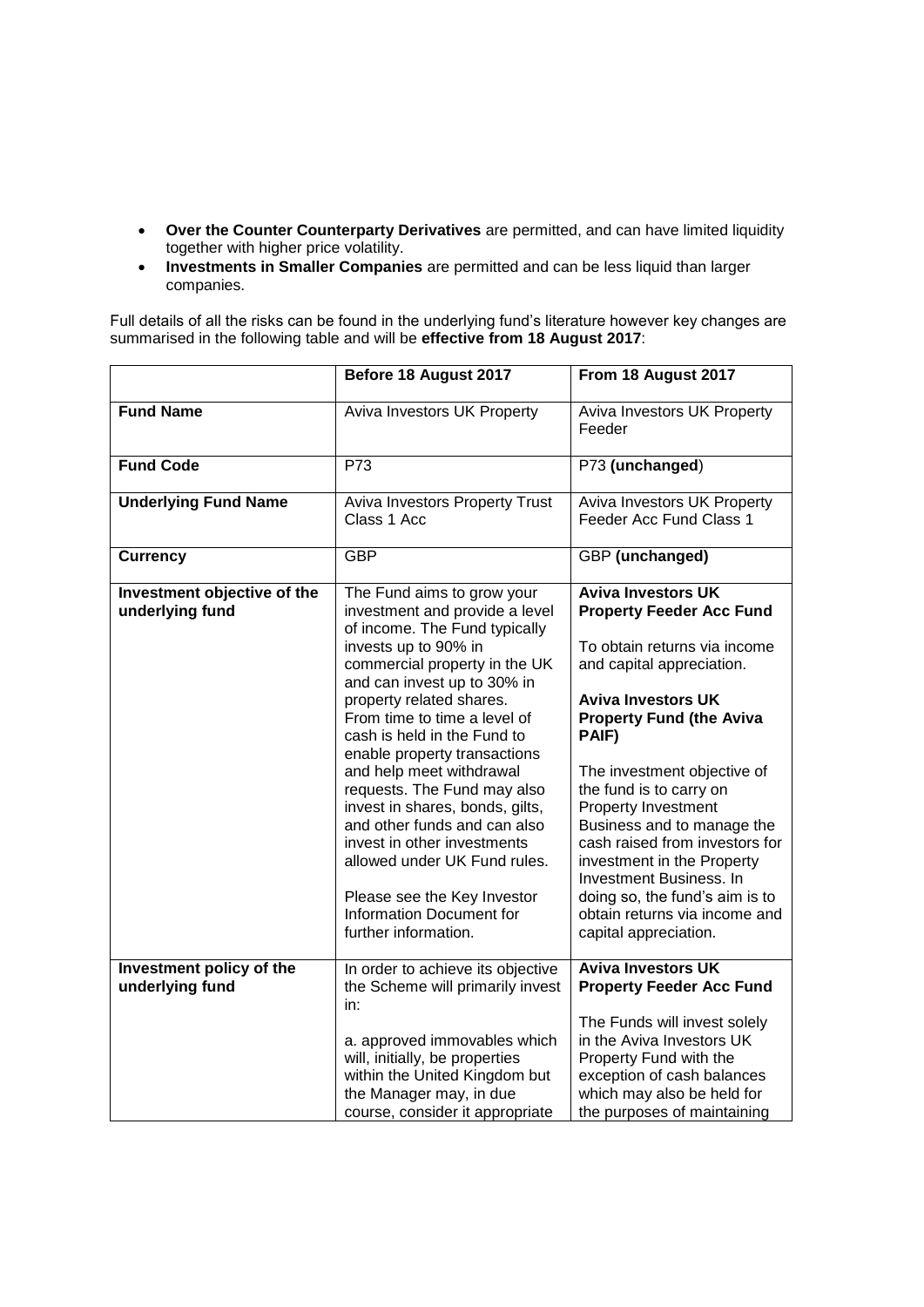| to invest in real property in<br>other countries permitted by<br>the COLL Sourcebook. The<br>Scheme may invest up to 100<br>per cent. of its property in<br>approved immovables but will<br>typically invest no more than 90<br>per cent. of its property in this                                                                                                      | sufficient liquidity to enable<br>the Funds to meet their<br>commitments, such as<br>expenses and redemptions.<br><b>Aviva Investors UK</b><br><b>Property Fund (the Aviva</b><br>PAIF)                                                                                                                                                              |
|------------------------------------------------------------------------------------------------------------------------------------------------------------------------------------------------------------------------------------------------------------------------------------------------------------------------------------------------------------------------|------------------------------------------------------------------------------------------------------------------------------------------------------------------------------------------------------------------------------------------------------------------------------------------------------------------------------------------------------|
| way;<br>b. transferable securities, with<br>an emphasis on property-<br>related securities. The Scheme<br>may hold up to 100 per cent. of<br>its property in transferable<br>securities but will typically hold<br>not more than 30 per cent. in<br>property company shares;                                                                                           | In order to achieve its<br>objective the Sub-fund will<br>primarily invest in:<br>a. approved immovables<br>(being properties within the<br>United Kingdom).<br>Immovables invested in will<br>be mainly commercial<br>property but may also be                                                                                                      |
| c. government and other public<br>securities to the extent<br>permitted by the COLL<br>Sourcebook; and<br>d. units in regulated and<br>unregulated collective                                                                                                                                                                                                          | non-commercial property.<br>Although the Sub-fund may<br>invest 100 per cent of its<br>property in immovables, it will<br>typically invest no more than<br>90 per cent. of its property in<br>this way;                                                                                                                                              |
| investment schemes, each<br>to the extent permitted by the<br>COLL Sourcebook.<br>The Scheme also has<br>maximum flexibility to invest in<br>such other investments which<br>the Manager deems<br>appropriate, including money-<br>market instruments, derivatives<br>and forward transactions,<br>deposits and gold, but subject<br>always to the COLL<br>Sourcebook. | b. transferable securities,<br>with an emphasis on<br>property-related securities.<br>Although the Sub-fund may<br>invest 100 per cent of its<br>property in transferable<br>securities, it will typically hold<br>not more than 30 per cent. of<br>its property in property<br>company shares;<br>c. government and other<br>public securities; and |
| 2.2. Immovables invested in,<br>will be mainly commercial<br>property and only occasionally,<br>residential property.<br>2.3. The Manager will not<br>undertake speculative property<br>development and the funding of                                                                                                                                                 | d. units in regulated and<br>unregulated collective<br>investment schemes.<br>The Sub-fund may also<br>invest in money-market<br>instruments, derivatives and<br>forward transactions,                                                                                                                                                               |
| such development other than                                                                                                                                                                                                                                                                                                                                            | deposits, cash and near                                                                                                                                                                                                                                                                                                                              |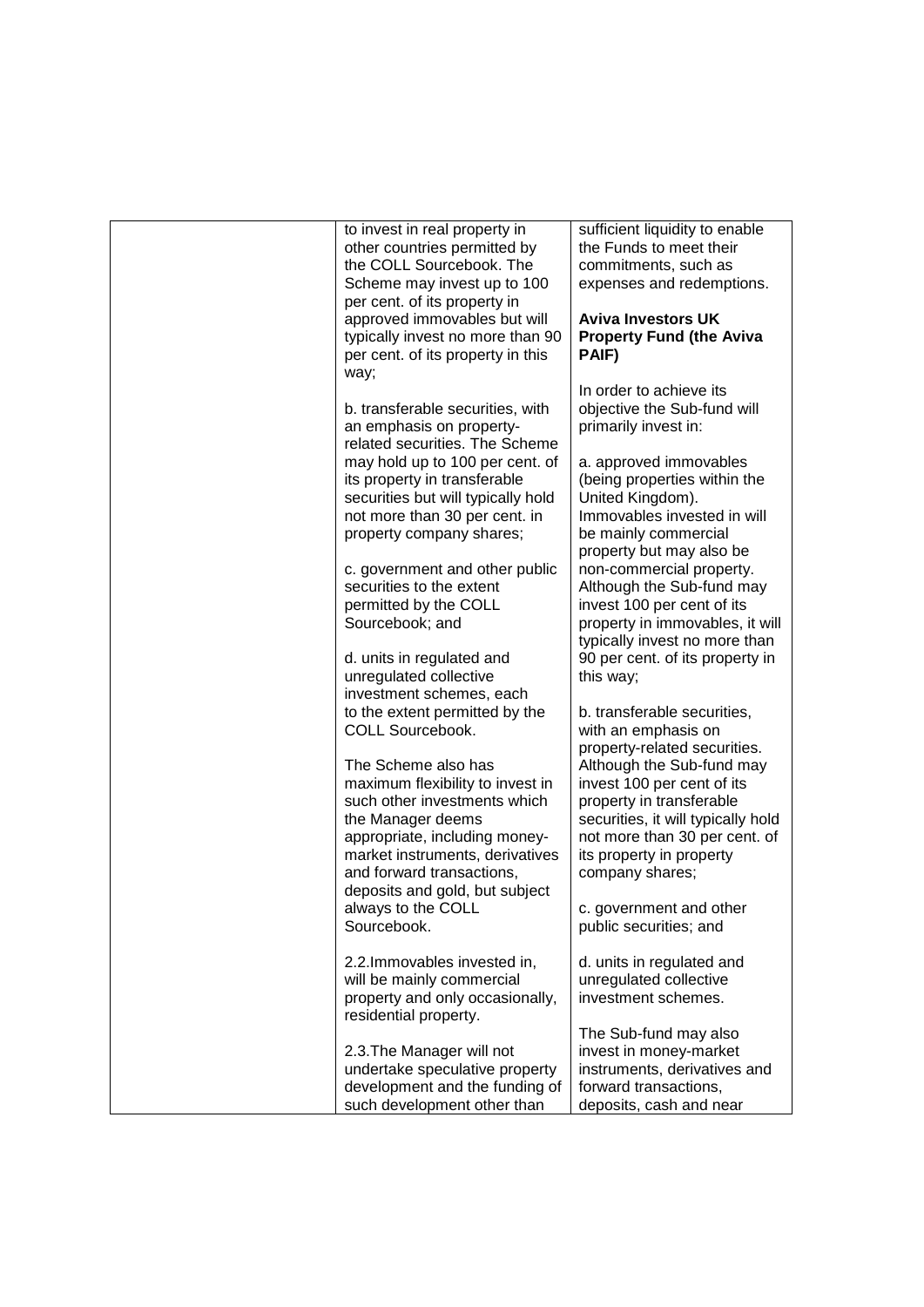| where incidental to the existing<br>holdings of the Scheme.<br>2.4. The Manager's investment<br>policy may mean that at times it<br>is appropriate not to be fully<br>invested but to hold cash or<br>near cash. This will usually only<br>occur when the Manager<br>reasonably regards it as<br>necessary in order to enable<br>redemption of units, efficient<br>management of the Scheme in<br>accordance with its objective or<br>for a purpose ancillary or<br>pursuant to the objective of the<br>Scheme. The investment policy<br>of the Manager may result in<br>hedging transactions being<br>carried out on behalf of the<br>Scheme where the Manager<br>reasonably regards a particular<br>transaction as economically<br>appropriate to the reduction of<br>risk or cost arising in the<br>management of the Scheme as<br>a result of price or currency<br>fluctuations. The Manager does<br>not currently intend to use<br>derivatives for any purpose<br>other than the efficient portfolio<br>management of the Scheme,<br>although it may wish to use<br>derivatives in pursuit of its<br>investment objective in the<br>future as the market in property<br>derivatives develops.<br>2.5. The Scheme may invest in<br>unregulated collective<br>investment schemes including,<br>without limitation, unauthorised<br>property unit trusts and limited<br>partnerships. However, an<br>investment in an indirect<br>property vehicle of this type will | cash.<br>[Please note that the same<br>restrictions that applied to the<br><b>Aviva Investors Property</b><br>Trust in relation to<br>speculative property<br>development and un<br>regulated collective<br>investment schemes still<br>apply equally to the Aviva<br>PAIF, however the<br>restrictions are not contained<br>in the Investment Policy but<br>are contained within the<br>"Investment and Borrowing<br>Powers and Investment<br>Restrictions" provisions of the<br>Prospectus] |
|------------------------------------------------------------------------------------------------------------------------------------------------------------------------------------------------------------------------------------------------------------------------------------------------------------------------------------------------------------------------------------------------------------------------------------------------------------------------------------------------------------------------------------------------------------------------------------------------------------------------------------------------------------------------------------------------------------------------------------------------------------------------------------------------------------------------------------------------------------------------------------------------------------------------------------------------------------------------------------------------------------------------------------------------------------------------------------------------------------------------------------------------------------------------------------------------------------------------------------------------------------------------------------------------------------------------------------------------------------------------------------------------------------------------------------------------------------------------|-----------------------------------------------------------------------------------------------------------------------------------------------------------------------------------------------------------------------------------------------------------------------------------------------------------------------------------------------------------------------------------------------------------------------------------------------------------------------------------------------|
| only be considered if it fulfils,<br>as a minimum, the following<br>criteria:                                                                                                                                                                                                                                                                                                                                                                                                                                                                                                                                                                                                                                                                                                                                                                                                                                                                                                                                                                                                                                                                                                                                                                                                                                                                                                                                                                                          |                                                                                                                                                                                                                                                                                                                                                                                                                                                                                               |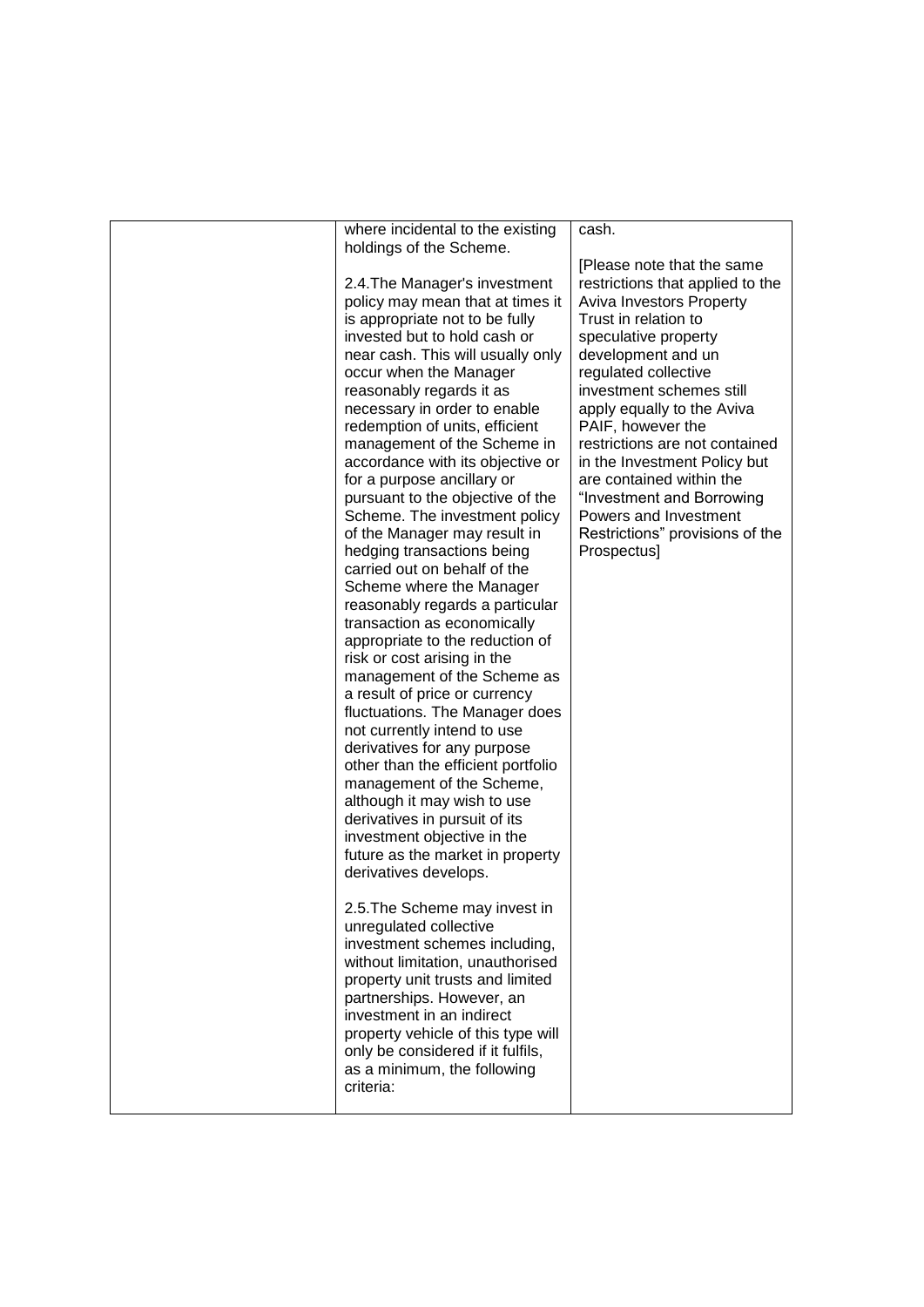|                                                                                                        | (A) the assets of the vehicle<br>are independently valued at<br>least once per annum;<br>(B) the vehicle is priced<br>quarterly;<br>(C) the vehicle's accounts have<br>an annual external audit; and<br>(D) borrowings within the<br>vehicle will not typically exceed<br>65 per cent. Ioan to value (i.e.<br>for £100m of assets no more<br>than £65m of debt). |                   |
|--------------------------------------------------------------------------------------------------------|------------------------------------------------------------------------------------------------------------------------------------------------------------------------------------------------------------------------------------------------------------------------------------------------------------------------------------------------------------------|-------------------|
| <b>Annual Management</b><br>Charge (AMC)<br>(underlying fund)                                          | 1.25%                                                                                                                                                                                                                                                                                                                                                            | 1.25% (unchanged) |
| <b>Ongoing Charges Figure</b><br>(OCF)                                                                 | 1.37%                                                                                                                                                                                                                                                                                                                                                            | 1.38%             |
| <b>Risk profile</b><br>(determined by Friends<br><b>Provident International for</b><br>reference only) | 3                                                                                                                                                                                                                                                                                                                                                                | 3 (unchanged)     |

**You do not need to take any action as a result of this letter** if you wish to remain invested in this fund. You can however choose to switch to a different investment from the range available to you should you wish to do so, and no Friends Provident International charges will arise from this transaction.

# **We recommend that you seek the advice of your usual financial adviser before making any investment decisions.**

Factsheets are available through the Fund Centre section of our website (www.fpinternational.com) for the alternative funds available to you. Full details on the underlying funds into which the Friends Provident International fund range invests can be found in the fund prospectus, which is available on request.

# **Who should you contact if you have any questions?**

If you have any questions regarding your policy with us, please contact, by either phone or email, one of the following departments that correspond with your region:

General telephone number: + 44 1624 821212